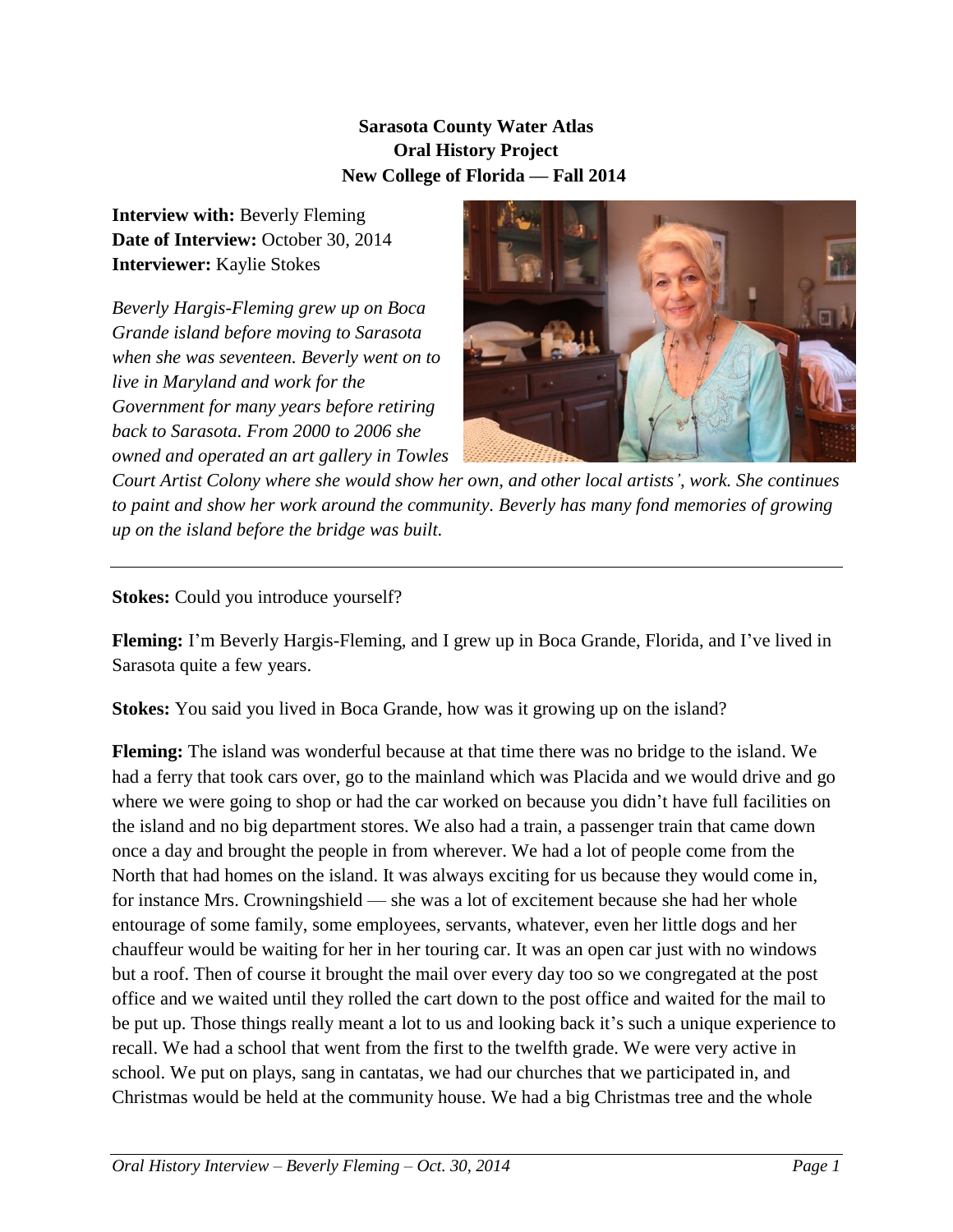island was invited to come and Mrs. Crowningshield and her group of friends provided a present for each child on the island and Santa Claus would call each child's name and that child would go up to get their present. It was just a wonderful place to grow up. Of course we had the beaches every day. And if it was so hot that we really didn't want to be out in the sun playing basketball practice or softball or anything like that they'd let us bring our bathing suits and we would walk just a block down to the beach and go swimming for Phys. Ed. That was usually the last period of school and then we'd go home.

**Stokes:** Do you have a specific memory of growing up there that kind of encapsulates the experience for you?

**Fleming:** Well it's such an accumulation of things that everything was very important. We didn't realize how important until after we grew up. The people that nurtured us — teachers and ministers. I remember one instance that — we called them the beachfront people, Mrs. Crowningshield and others — had the community house built for activities to take place at, meetings or dances, and they would provide entertainment for us. One time — this is really significant, because coming from a family of artists, this was always exciting for me — they had an artist come to the island and do a presentation of her glamour bird demonstrations. She was a very small petite woman and her name was Joy Pastal. She told experiences of her traveling and going on a boat ride down a river or lake and seeing nature and she would sketch and draw with colored chalk. She started telling this story and took her chalk out and as she'd sing she would draw this bird. I was so impressed with her. She would sing this nice sweet song and then tell the story as she drew with chalk on large paper. It just never left my mind. It was so exciting to see this woman doing this and I wanted to be a part of something like that, because my mother's and grandmother's paintings were in the house when I was growing up. But what was so unique, to me, was I've never forgotten her and how beautiful she was and her drawings. March 2014 I attended the biennial celebration in Atlanta, Georgia. I'm a member of the National League of American Pen Women, and the president of the Sarasota branch. There was a room where the artists, crafters and music writers displayed their work and when I walked in I saw books lined up on this table and there was this woman's name on the book. It was a book on her life and I just, I was amazed, after all these years, never knowing where she was or ever seeing her again and I was so excited that the writer was there selling her books and pictures that Joy had done, and books about Joy. So I told her, Judy, the author, how I had met Joy when I was in grammar school and what an impression she had made on me. That was something exciting that I experienced on the island and then in future I met the author of the book. And there were so many other things that happened, like I said the Christmas tree, we put on plays, we had a wonderful teacher Miss Boone that read books to us. She instilled in us the love of the written word and exploring these books.

There were so many things, we'd have dances and even the parents would come. We'd have a fireman's ball. We'd wear long dresses and it was something very special. The churches had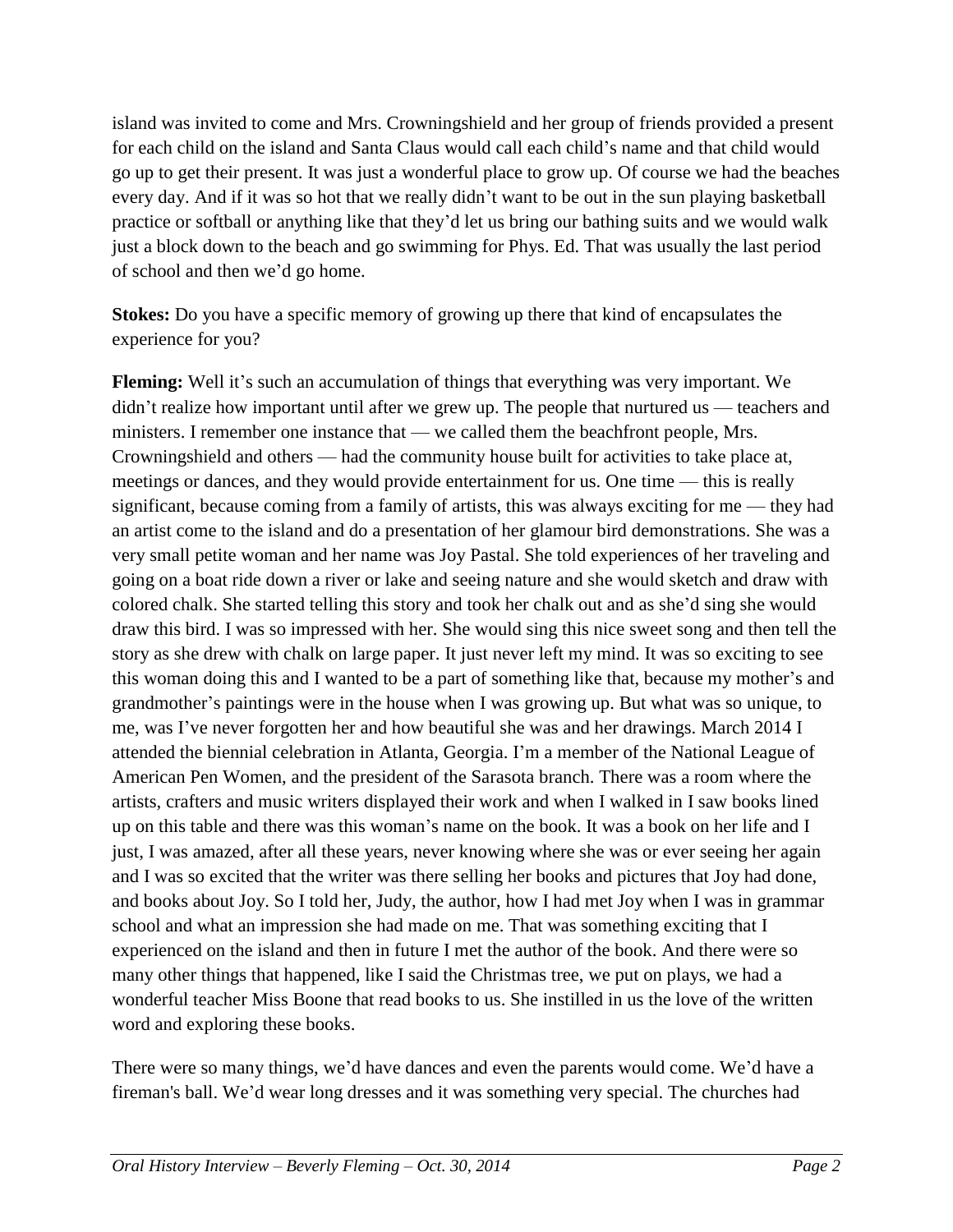programs like the Cantata, we'd join together and put on a cantata during the Christmas season at the community house, so I participated and there was, one time they were putting on just little skits at the community house and one of the boys in the choir and I sang a song, "If You Were the Only Girl in the World," and I wore a long blue dress with a big blue and white bonnet underneath an arbor. So you know these things you get to experience that you would carry through your life and mean a lot to you. After I left the island when I was 17 and got married, we lived in Sarasota and Bradenton. All my children — three of them — were born in Bradenton Hospital. I worked for several businesses, Yarnell Warehouse was one when they had an office on Ringling Boulevard. I was an office clerk typist and secretary, scheduling interviews or appointments for the salesmen. My aunt and uncle, Carlson was their last name, and we all called him Slim and Hadie. My aunt was my stepmother's sister, and they had children my age and older. That's where I experienced Sarasota in my teens and all the good memories of being here when the Greatest Show on Earth was being filmed and the parades and just exciting times. The teenagers would go down to Smack's to have a hamburger and a Coke and gather and just hang out. It was a wonderful place for the teenagers to go. We just had wholesome good fun. But Smack's was one of the big things that the teenagers were at all the time.

## [Break to get water]

**Fleming:** A big thing too for the ones who played basketball, the boys' and the girls' teams. We had games that we had to go off of the island to play. The bus would get on the ferry and go to Placida, and we would go to Venice, we played Venice High School and it was in the military academy there. It was the Kentucky Military Academy. We went to Fort Myers, Naples, Everglades City, La Belle, all of these little towns we'd play. The boys and the girls would go at the same time because it was more convenient to do both instead of so many games off of the island. Of course we had the principal with us. He kept order; he had to keep the girls and boys from holding hands. He wouldn't permit it, and he wouldn't permit us doing it in school in the hallways. The hallways were always open because it's a Spanish style school with open hallways with arches. Coming back it would be late at night so there were boats waiting for us at Placida to take us back to the island. This one time it was raining and it was so cold and of course the boats were open boats. One time when it was so cold and rainy they put a tarp over us so we wouldn't get wet so we were all huddled under that and it would probably be as far as, maybe even a little further than the Ringling bridge, you know from the mainland to the island. So that was exciting, a lot of fun. Of course we had games at our school also. These other schools would come to the island, but in sixty-something, sixty-five or so the bridge was built. They started then busing all the children over to Englewood to go to school.

**Stokes:** How many people were living on the island around that time?

**Fleming:** Oh gosh, I'm not sure if I could even guess. Five hundred? I don't know. There were a lot of families and of course there were hotels there that sometimes brought their own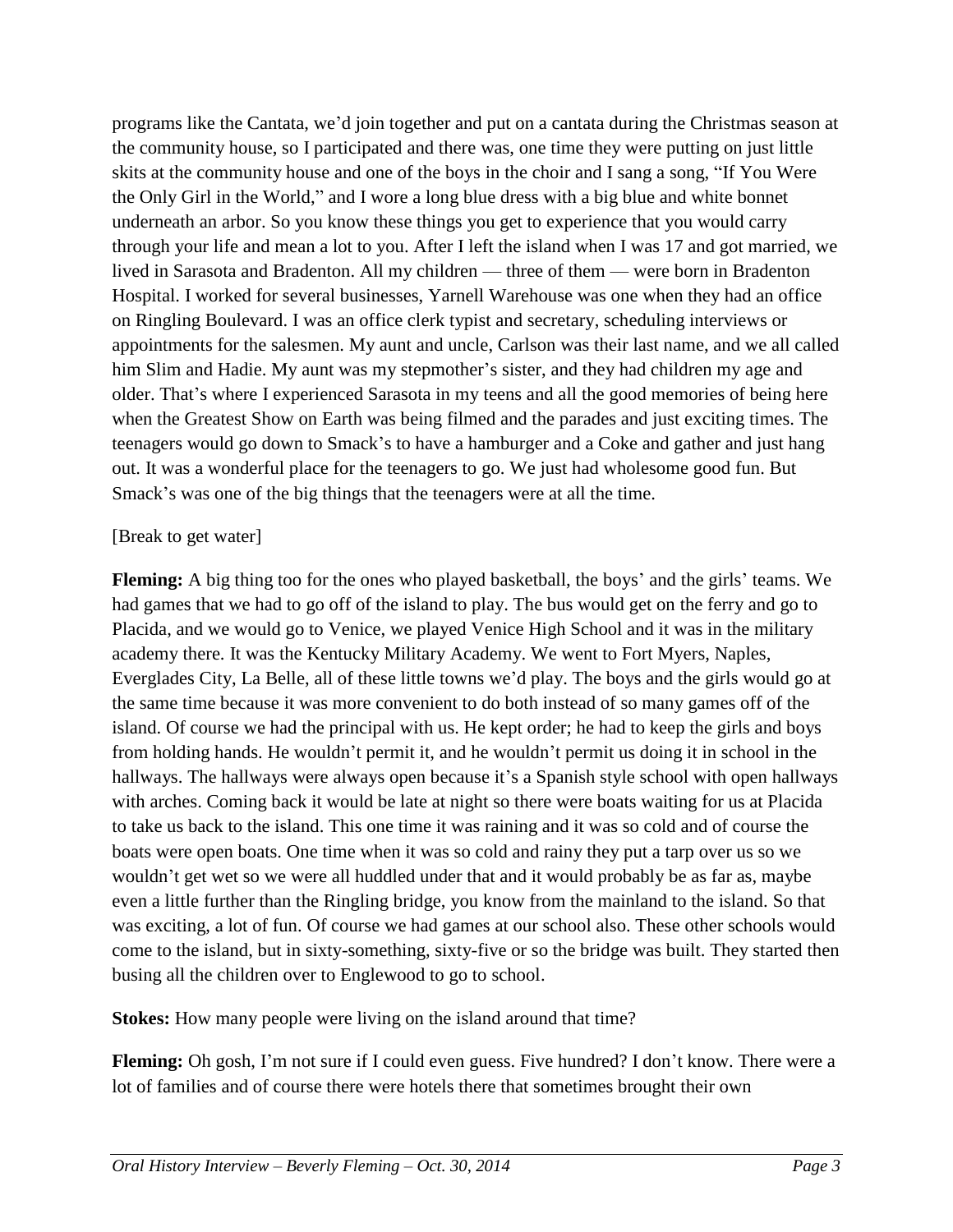employees. But there were small hotels for their workers to stay, and then that's just seasonal. Of course now that's changed, I think they have things going on all the time there now.

**Stokes:** What was it like growing up in that small of a community; did you find that you knew everybody?

**Fleming:** Oh definitely! It was like one of my friends said, "Where did you play? Like, what did you do?" And as far as we were concerned the whole island was our playground. We could go anywhere. No crime whatsoever. So we had no fear of being out at night, walking to the movies. We had movies twice a week in the winter. No movies in the summer. What I think what was so neat was we felt so safe and secure because everybody knew each other, that somebody was looking out for us no matter where we were. But like me, and the others too, there was a time that I knew that I had to be home. But the children were no problems, we had no criminals, no fights, no nothing. There was nothing to worry about. We just enjoyed doing any and everything we wanted to do. Swim, etc.

**Stokes:** How would you normally spend your summers, when you weren't in school?

**Fleming:** Well, I guess, I used to go to Arcadia. That's where I was born. I had relatives there and mom and dad would put me on a train when I was about nine or ten to go to Arcadia. I'd go to one aunt and uncle's house, I'd get off at the train station and they'd be there to meet me. But my other aunt and uncle lived in Nocatee which is a little community outside of Arcadia, not far, but there wasn't a train stop so my uncle was out waving a red handkerchief at the train to stop, and they'd stop. Conductor would come and put the little stool down and I'd step off and there was my Uncle Grover and Aunt Bonnie, and that's how I got to Arcadia. But it was just things that, and well it was a long time ago too. Before a lot of things improved or grew.

**Stokes:** I had a quick question about the woman you were talking about at the beginning, Mrs. Crowningshield. Who was she?

**Fleming:** She was a du Pont, she married a Crowningshield, and her name was Louise Crowningshield. My second daughter's middle name is Louise, because Mrs. Crowningshield was so wonderful to everybody on the island. She sent some children away to a school in Tampa. Mrs. Crowningshield had the Girl Scouts over to her house for a picnic and we were out in her garden where she had a big cage full of birds and it was just bluebirds and love birds. She was so gentle and so sweet, she was a heavy-set woman, and she wore very simple nice clothes, and a big straw hat. She treated us like one of her grandchildren. She nurtured the island and she got the Kiwanis [Club] started, the [Boca Grande] Women's Club, and several other things. They would come down in the winter and go back then by summer. They were from Delaware. In fact I went up to Winterthur, it's where the du Pont's have a museum and I went up and saw that and Mrs. Crowningshield's home that she had. She donated it to a research place.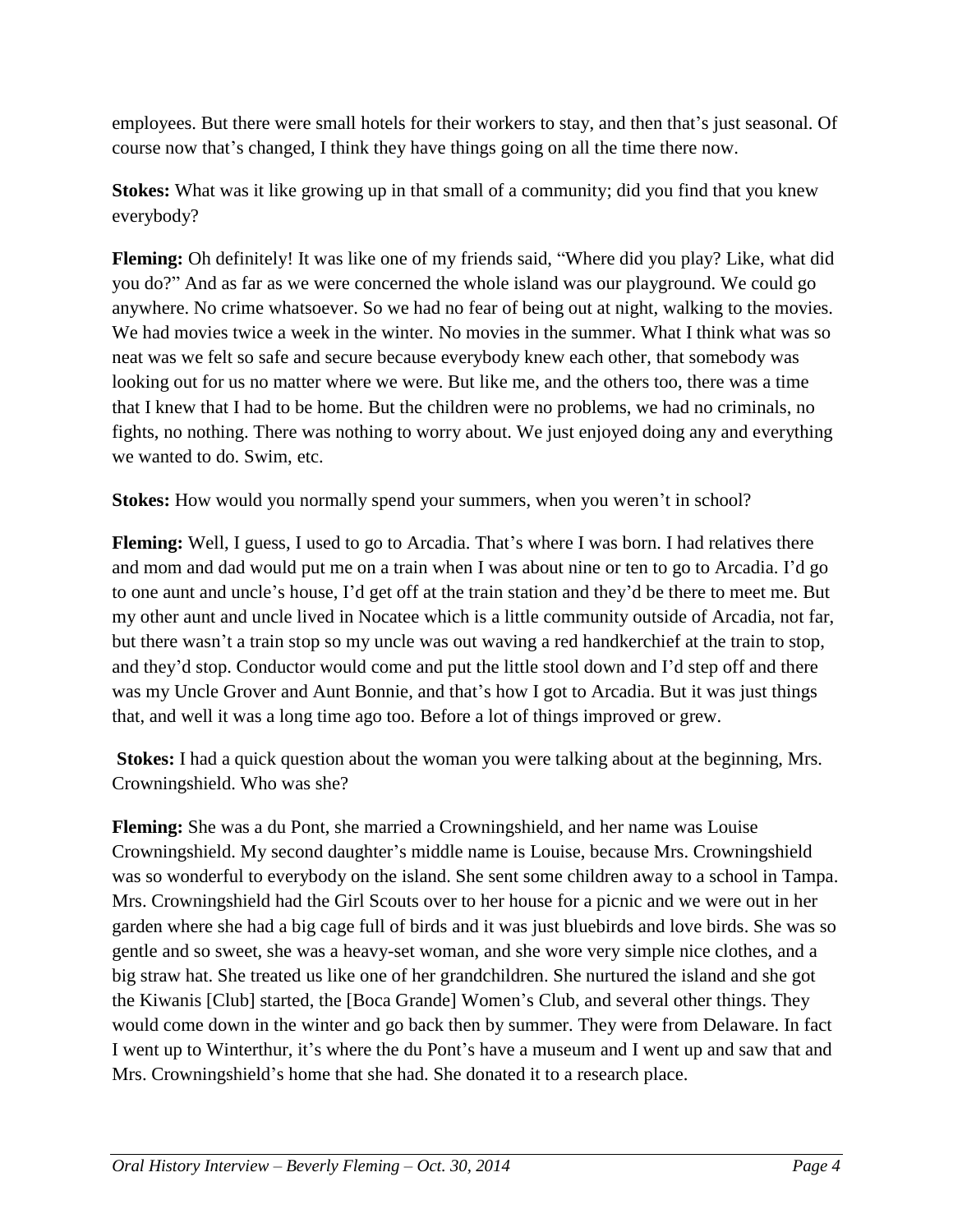**Stokes:** She sounds like an amazing woman.

**Fleming:** Oh, she was. And then there were other women too, I think Mrs. Bradley was a beachfront person. When we say that it means they came from the North and they were very wealthy. They were very friendly but they didn't really mingle with the island people unless it was something that they were involved in. Mrs. Crowningshield would permit the children to swim in her swimming pool when they were up North, so in the summer we got to go swim in her swimming pool and her caretaker would be there to make sure everything was okay. It was just nice.

**Stokes:** That's really nice. What was it like living in a place where you had a population that was only there for half of the year?

**Fleming:** Well, I guess when the people came down for the winter, we didn't do anything different, they just did their thing pretty much and they stayed in Boca Grande, just a little town, a village, of the island. There was Fugate's Drug Store. They just opened a Fugate's on Main Street here in Sarasota so I've got to go check that out. That was my first job, at Fugate's. I was a soda jerk, they called them then, where you work behind and serve ice cream and sodas. I worked there when I was fifteen and I think most all the young people at one time on the island worked there. I guess we really didn't socialize with the beachfront people other than the community things, the parties that she'd have for the Girl Scouts and all. Another woman that came down for the winter and rode her bike all over. You know just a very nice, down-to-earth woman. She wore a big hat that has shells on it. It was just wonderful, they were nice people. Wonderful.

**Stokes:** You talked about there being a community of fishermen on the island. Could you talk about that a little?

**Fleming:** Yes, that was located on the north end of the island. As you're going over from the mainland to the island on the train, the village would be right there at the very end of the island. They had wooden homes with a sandy yard. There was a fish house on the other side of the railroad tracks. The village was on the west side and the fish house was on the east side. The fishermen would unload their boats at the fish house and spread out the nets to dry on a large wheel that they wrapped around. It was a community for the fishermen and their families. In fact my step-grandmother lived there at one time and their family were fishermen and we'd go down and visit. There was a little island at that time that wasn't connected to Boca Grande, it was out in the bay and a couple of fishermen and families lived there. The children would take a boat to the island to go to school. And then another island, Bokeelia, there were children there that were brought over by boat to go to school on the island on Boca Grande. They participated in many activities, some things they couldn't because they lived on another island but they were very involved in football — at the time they had a football team — and basketball.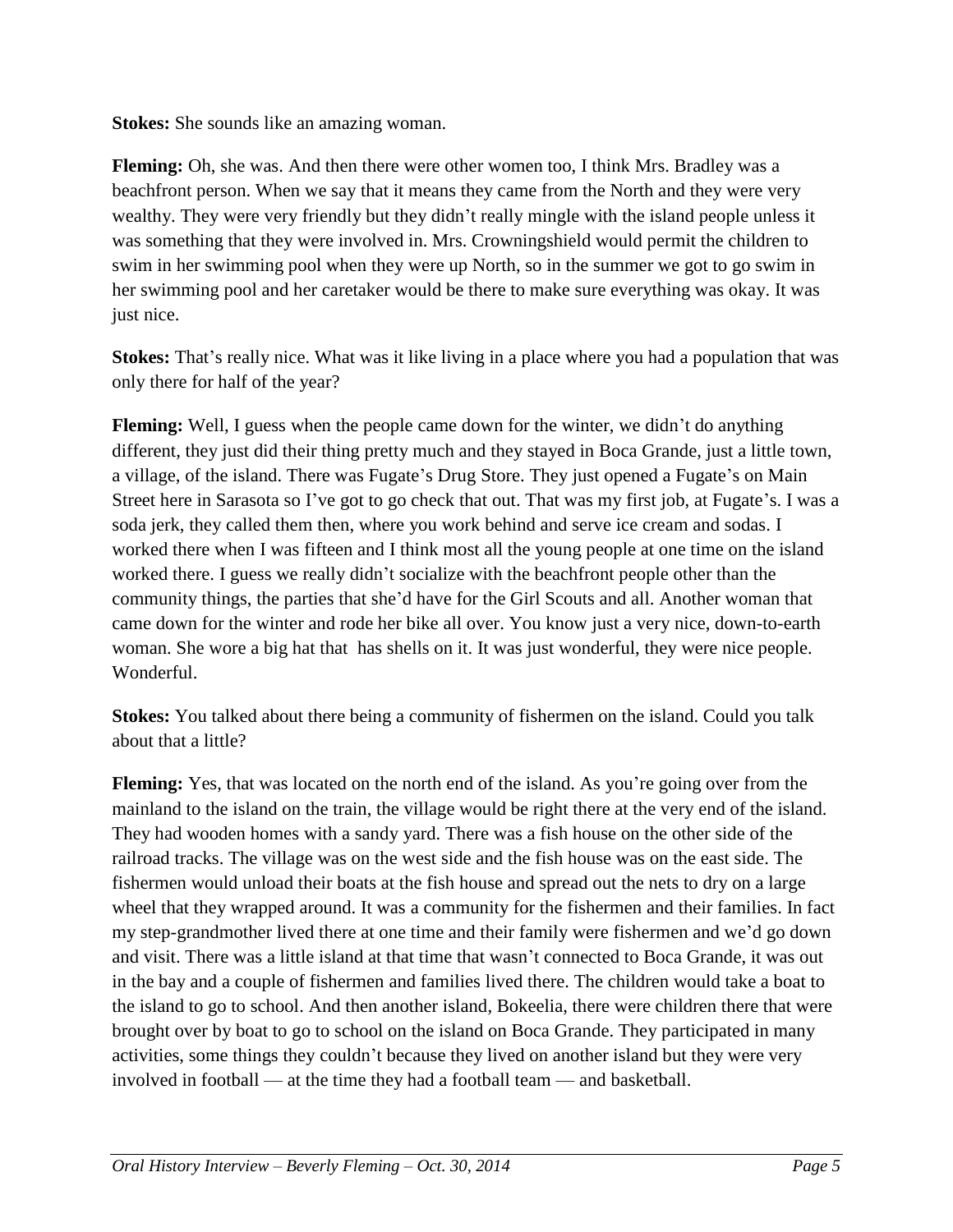**Stokes:** So you moved to Sarasota when you were seventeen. How was that?

**Fleming:** Yes, I left the island in 1952, married and lived in Sarasota and Bradenton. When I was ages 14, 15, 16 I'd go to Sarasota to visit my aunt and uncle and my Uncle Slim was the superintendent of the water department. He worked there and my Aunt Hadie was secretary and office manager of the office of the water department and that's where she hired me after I left Boca Grande and was looking for a job. She taught me office procedures. I worked there for a while and learned a lot from her.

During ages 14-16 I spent time in the summer with my aunt and uncle. My cousins were a lot of fun. Billie, my cousin, and I would get on the bus and go downtown and wander all over town and go to a movie where the Opera House is now. There was another movie [theater] on Main Street, another location at one time. But it was just a nice small town and had a five-and- dime store, Kresge's. The Building is still there.

We'd go to Lido Beach, swim in the pool. And it was so incredible, oh it was so much fun, because it was up high. You could go swim in the pool or you could go swim in the Gulf, the beaches were wonderful. I think they've improved the beaches a lot, made it wider. I remember when they filled in and connected Siesta Key with Lido Beach, there used to be an opening there from the bay to the Gulf and they let that fill in and they still have talked about at some point opening that up again and then it gets put aside or decided not. But we'd go fishing out, with my uncle, we'd go fishing out on a bridge that goes from Sarasota over to Siesta Key and it was like a little humpback bridge and we'd go there a certain time of day and we'd catch fish and it was just really a laid back wonderful town. It's still a wonderful town. But it was wonderful then too, as a teenager, to be able to be free and we didn't have a lot of crime then, even at that time. The bridge that Ringling put up, the Ringling Bridge, was the flat one that this one replaced. That was all I knew, was that bridge until they put the new one. And then Bird Key they built up and put houses on it and connected it to the mainland. It was just; you could see things happening to Sarasota. But then I started raising my family, had three children. We used to go out, my cousins and I, we'd go out to this pasture land and, we'd go down and we'd cut down — not me — the guys would cut down palmettos to get swamp cabbage they called it. You know what I'm talking about? And they'd cook it. They'd chop it up and cook it on the open fire, and then we had steak and we'd grill the steaks on an open fire. This was out towards Myakka somewhere and we used to go out there all the time and do that. It was a lot of fun. We'd ride horses and my daughter had a friend that lived in our neighborhood that had a horse, and they kept it there a lot of times and they'd go riding and take my daughter with them sometimes to go riding.

**Stokes:** How was it raising your kids in Sarasota?

**Fleming:** It was fine. Nothing would ever happen that was bad at the schools. We never had any problems with our child walking to school, for instance. One time we lived off of Fruitville Road. That was before Beneva was extended beyond Fruitville Road to the south. It was a dirt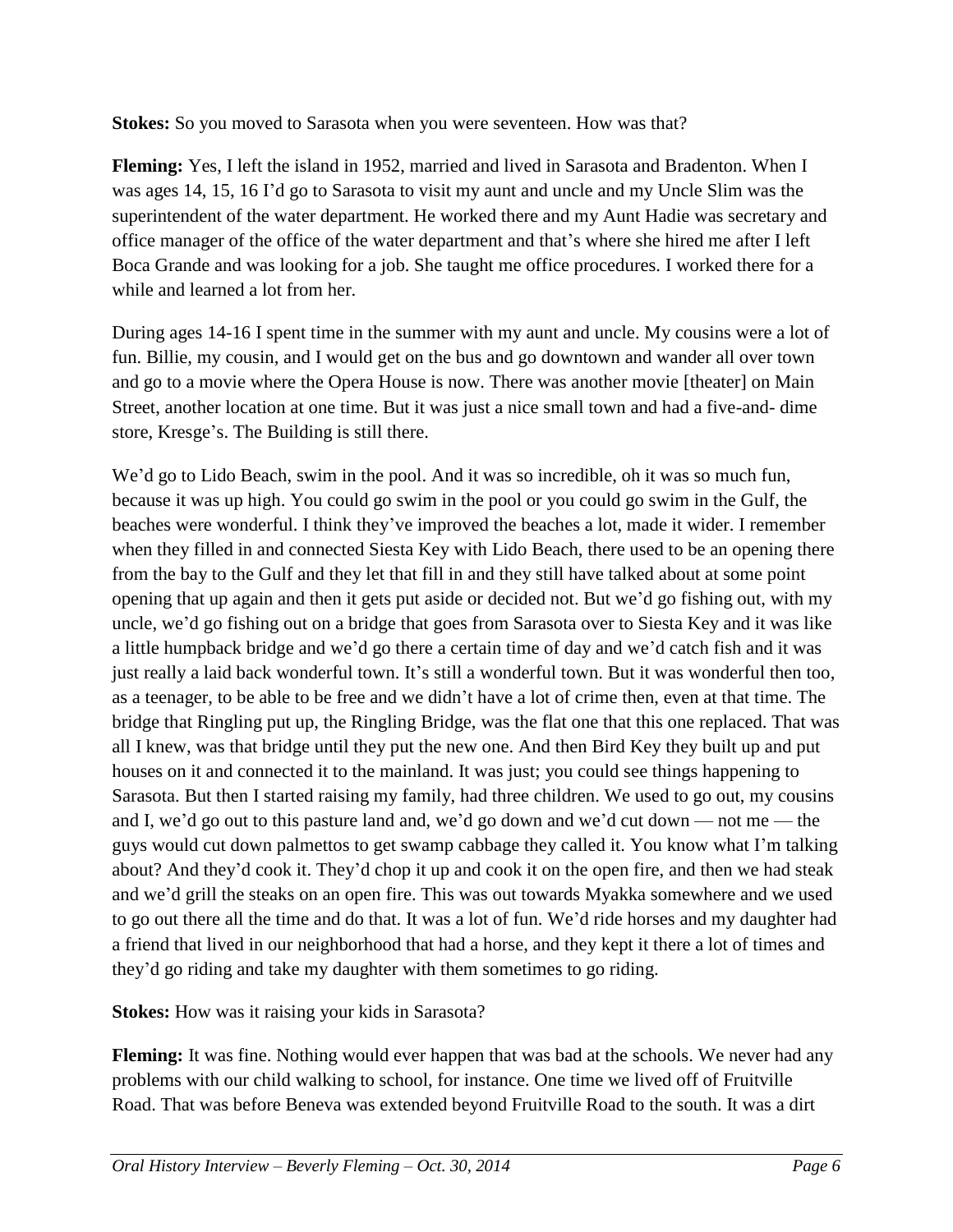road, but there was a little two-lane road going north. That's where the circus people lived. We could go down and they didn't mind if we stopped and watched them practicing on the high wires — they weren't really high then, it was like practicing. And that was neat to see at that time, and to see how it's grown and has become so successful now with Dolly and Pedro. Pedro and Dolly are the owners. The circus has come back into its own in Sarasota again with them, and I think that's been wonderful. That's always been a good thing. And then the Sailor Circus started. We moved up to Maryland in '69. And I stayed up there until I retired from the government in '95, then I came back to Sarasota. My daughter Rilla moved to Sarasota and started working and so she was here, way before I was. I'd come down and visit and I could still see Sarasota growing. And then to watch the high-rise buildings were kind of disappointing, but it's nice in a way. It's wonderful to see a town progress, and the arts became more successful and they started taking more interest in the arts like the Asolo [Theatre] has been there for years, and then the [Sarasota] Art Center — I've been a member of the Art Center and entered shows and participated there. There's so many galleries that are opportunities for artists to exhibit. I bought property at Towles Court Artist Colony in 2000 and had two houses on it. I opened a gallery in one of the buildings and I lived in a little house for a year or so and then decided to expand my gallery and bought a house to turn into another gallery. I had local artists showing in there with me. Instead of having them give me commissions on what they sold I would rent out wall space to them. At one time I had about twenty artists in the two buildings and they were all local artists. I loved the fact that I never had to advertise, I always had artists come to me, "Can I be in your gallery? Do you have room? Would my art fit?" And I did interview artists. I'd welcome them in, look at their art and some would even come from the east coast of Florida and talk to me about having a show. I would feature an artist each month. When I was a member of the Ringling Museum Fan Club they were trying to put art into businesses, so that our art would be in businesses in Sarasota. They came to my gallery and asked if they could have their party at my gallery, and with the two buildings I had put an awning over so it would be open with some protection in case of rain. And we had all the refreshments. They provided a bartender and everything, and it was wonderful. It was a wonderful experience with lots of people. They did that at a couple other galleries in Towles Court at that time. It was a pretty busy art colony then and it's still open and artists are still there. Every third Friday night they'd have art walks and that's always fun. Galleries would put lights out and it was very festive. Now there's a restaurant where my property was, on the corner of Links and Adams Lane. I was there for six years and sold it in 2006 and started showing in galleries. It was exciting because there were a lot of businesses and a lot of galleries opening. They used to have, in January, Arts Day, where artists set up booths in Main Street and Palm Avenue. The ballet put on a performance on a stage. It brought the art out to the people.

**Stokes:** How did your passion for art come about?

**Fleming:** When I was in elementary school. I'd already been influenced by my mother and grandmother who were both artists, and my three aunts were artists as well. I had brothers and a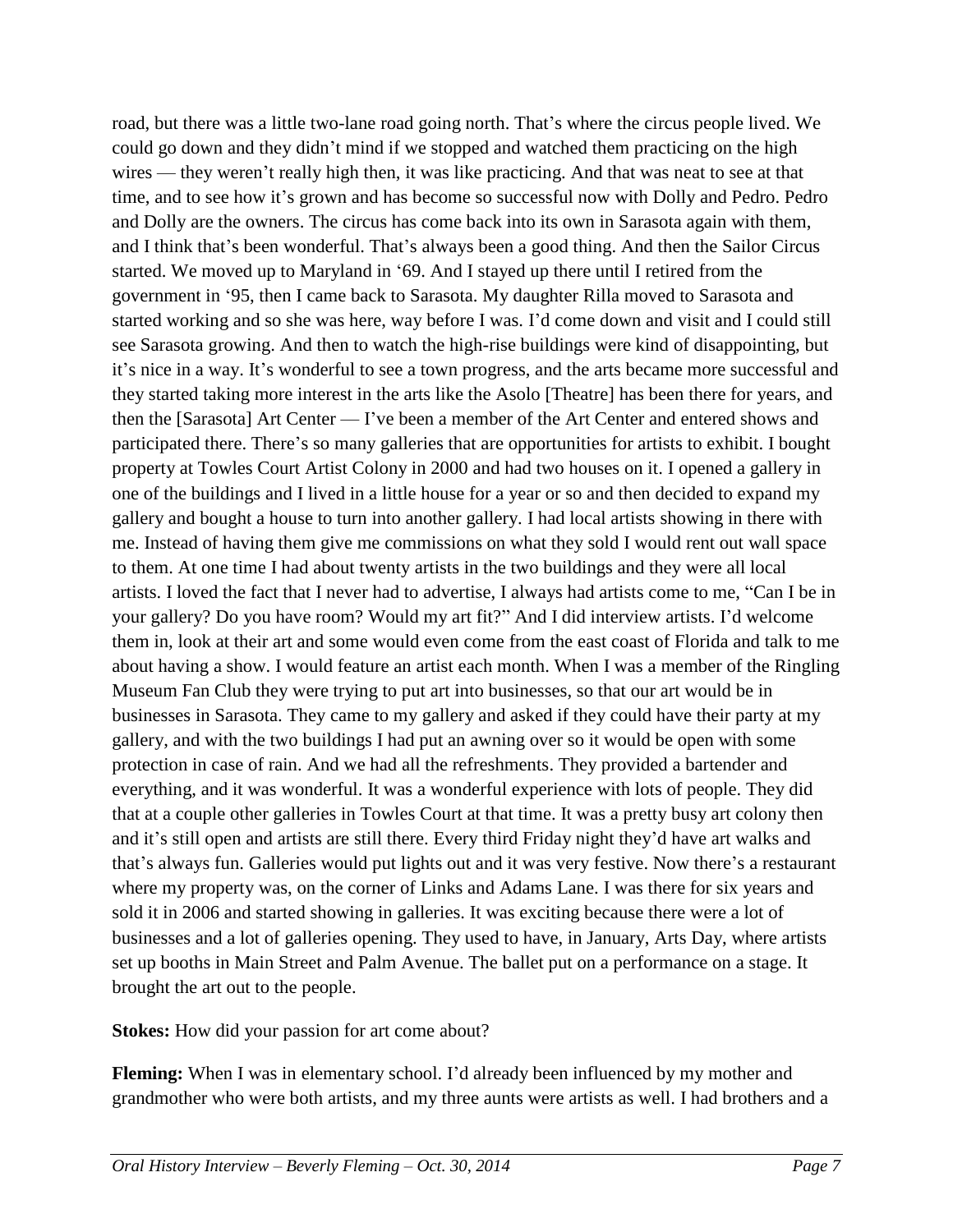sister that were artists, but they didn't pursue it like I did. I did not know my mother and grandmother as I was three when they both passed away. We had their art in our home. My aunts would tell me about my mother and my grandmother, so it was always a passion inside of me that I knew I had to do. I was determined I was going to do anything, everything. So I would start simple. I used to draw profiles of movie stars, or I'd draw cartoon animals for my children. I always had that urge, "I still want to paint." When I moved to Maryland I joined the Laurel Art Center up in Laurel, Maryland. Then I joined the Southern Maryland Art League, which was a larger league, with more opportunities for me. So I began to do workshops through the art league and learn more. Then we would have a group of us meet in someone's home or studio, and paint and discuss it and they'd give you tricks, or they would show you methods that they did. I took workshops through the Southern Maryland Art League. I took drawing and then I took Sumi, the Japanese brush painting, by Yolanda Mayhall. I've not pursued the Sumi that much because I've got into so many different things. We had shows in malls, in Maryland and Virginia, and in offices. I won best in show with my clown. I still have it. I was at a dinner for a senator in Maryland, and we were sitting at a table with about ten people, and I was talking to the man next to me, introduced myself, we were all introducing ourselves and he turned to me later and he says, "That name sounds so familiar, Beverly Fleming, where do you work?" And I said "I work for the government and I'm also a painter and I've sold paintings through the Southern Maryland Art League" and he said "I have one of your paintings." It was exciting, mostly for me to see somebody enjoy my art. I started painting commissions for people. I would do anything they wanted me to do. I did grandmothers' houses, farms, barns, and boats, Thomas Point Lighthouse in Maryland, on the Chesapeake Bay. I lived in Maryland for about twenty-five years, worked for the government for twenty-two. When I came back to Sarasota it was a big shock — when I moved back in '95 — how much it had changed from when I left, even though I was coming back to see my daughters and family all those years. You just didn't see it as much, but it was really growing fast. When I moved down and I got into an art gallery located at Towles Court. The city helped in the way that they had our area zoned as a special zoning, so we could live, work and sell on the property. That was a special — that I thought the city was wonderful to have the foresight to do that. That was in the '90s, that the area started developing into an artist's colony. The owner was going to sell or tear them down and the artists wanted to buy them and fix them up. So he decided to do the whole area like that. When I was showing my art in a gallery there I wanted to purchase property to have my own gallery. I then bought the property that was for sale and was able to open my own gallery. [Gets up for water]

**Stokes:** Is that your wedding picture? [Pointing to framed picture on side table]

**Fleming:** No, that's my oldest brother and his wife. I don't have mine out.

**Stokes:** Is Fleming your maiden name or your married name?

**Fleming:** My married name is Fleming. I was a Hargis.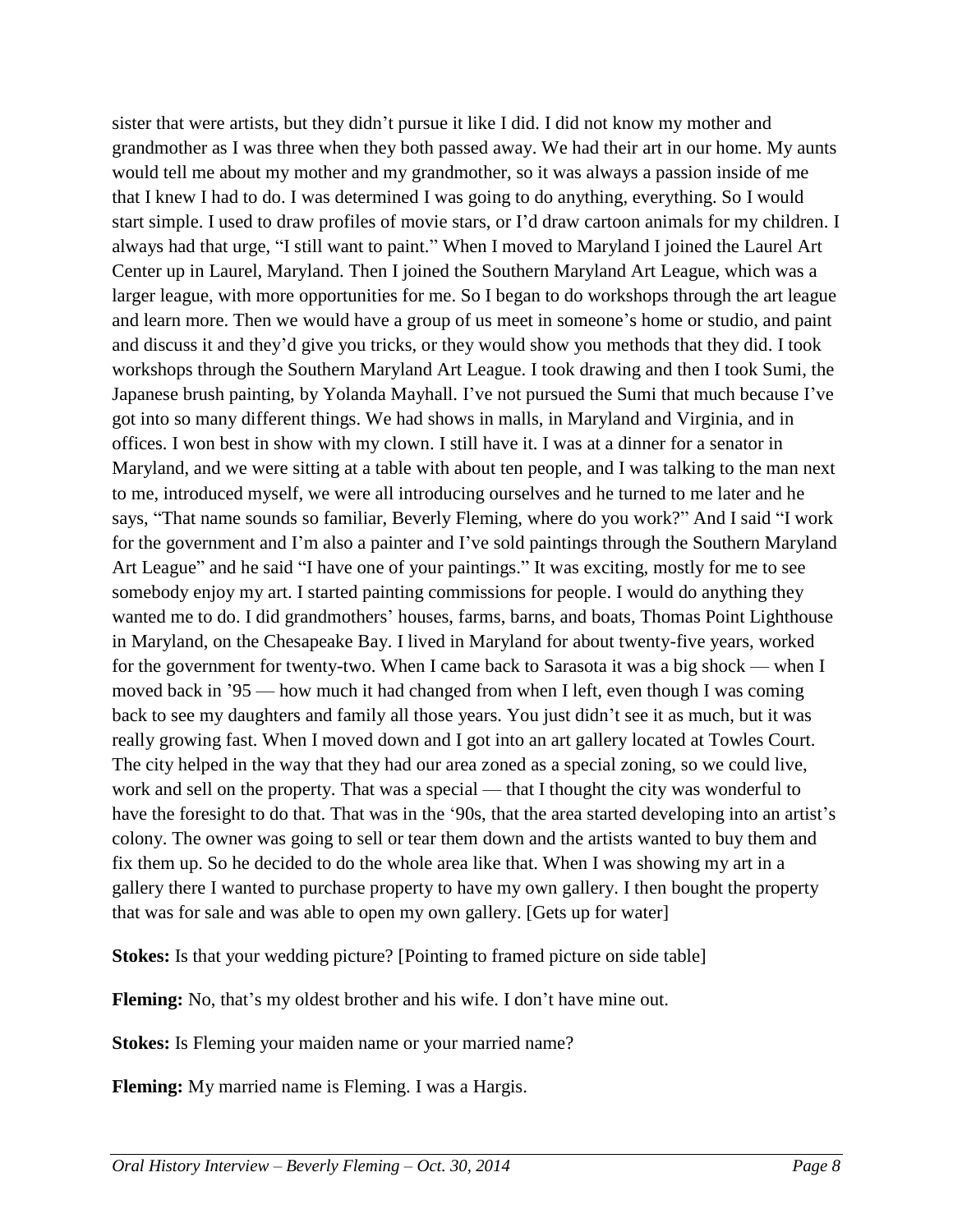**Stokes:** Do you have any more stories about Lido Beach or the circus?

**Fleming:** When the circus was closing they were filming a program in a building, a big glass building, that the circus owned and they were going to have a performance there and have it televised. I was invited to attend with one of my children. I don't have souvenirs, but that was an exciting time.

**Stokes:** You said something about a parade the other day when we were talking.

**Fleming:** They had a big parade with the elephants, animals, clowns, and performers marking down Main Street. We saw the parade, and then they had Carleton Carpenter, who was an actor and singer, and then this other singer, female, I can't remember who that was. They had a platform that they were on, on Main Street singing these songs, and of course I was just up there visiting at that time, with my cousins. So we got all that, just the whole day of everything going on. But then when I went back home to the island I had a friend, my girlfriend, called me and said, "Beverly, Cornel Wilde is here with his girlfriend." And he was one of the performers in the circus and she said, "He says if you brought your camera down you could take some pictures." So I got on my bike and rode down to the place where they were going to go out fishing, and they were so nice and he was so handsome. And so I got my picture taken with him and his girl, and then he said, "Well if you've got more film left if you want to let us take your camera we'll take more pictures on the boat." So I let him have my camera, and they did, and those I can't find. I've got them put away somewhere, but I guess over a period of this many years you get so many things that some kind of get shoved aside and you don't see them for a while. But it was great living in this area and being part of Sarasota, and coming back and being part of the art — and it's just really exciting to become connected with art and being asked to be in a gallery. I'm having a show in December at the Episcopal church out on Longboat Key that has an area for artists, and they have artists each month, different artists. So I'm going to be there in December. So that's what I'm preparing for now, so it's going to be Florida's wildlife and water media, other media arts. So that will be — I do experimental art and water media, and that's a method that has so many different methods to it. It's amazing, what appears out of that, that you don't control really. It's when it dries that it is what it is. It's not painting it in, it's pouring or manipulating and all various things and it makes some really unique forms, and some that you can imagine, or people point out different things in it that they can see. But I've been blessed, I guess really, growing up on the island and being exposed to some culture. I guess I've always been kind of like a dreamer, growing up. And not really knowing what I wanted to do, and just getting into things, I knew I wanted to paint. And Sarasota always fascinated me, I always loved Sarasota and just being a Floridian, my home close by, you know, where I grew up. We still stay connected. We have a website called Boca Grande Old Days, and also Sarasota Historical Society has a Sarasota website for people that grew up in Sarasota, and my daughter started going. I went to lunch with them one day, they were having lunches at different restaurants, so I got to know some of the people. But I was so busy doing other things that I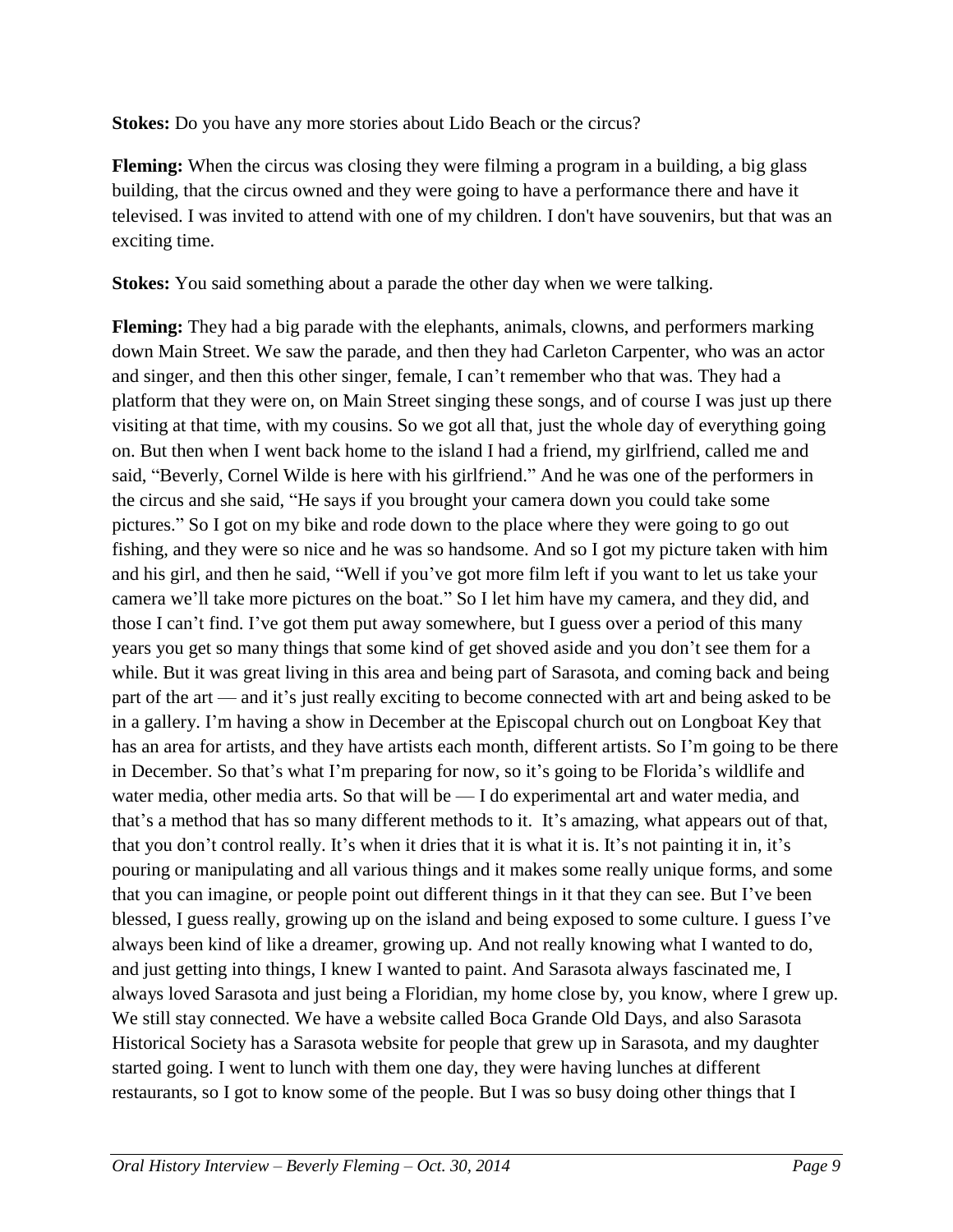didn't get involved in them that much. But they're a really nice group.

**Stokes:** So you paint a lot of Florida, and Florida wildlife?

**Fleming:** Yes, I love the birds and that's always been my love, and the water. But like I said, I would paint anything. People would bring me photographs and it would be — even a couple wanted me to do a painting of an area in France where they had vacationed, but they didn't have photographs of exactly how they wanted it to look. So they gave me about three or four different photographs or so to put it together, to give them the angle that they wanted. And to get that angle you would have had to of been in the middle of the little canal. So it was a new experience, or a really different experience to do from somebody's photos, but I've done a lot of them and I've even had people send me photographs of birds for my supply.

**Stokes:** You obviously really love the area. How do you think growing up here influenced you?

**Fleming:** Being here, I think it was the culture that was here, when I was a teenager. And I loved Sarasota beaches, and the theaters. It was just a different era. And a different setting from Boca Grande, because here you got this town that's in the midst of growing and I've loved being a part of it.

**Stokes:** Can you think of any other things you want to share about living on the island before they built the bridge?

**Fleming:** Let me think. Well we did the usual things, like caroling. That was a big thing. Everything can be so exciting, and we'd go to the beachfront homes. They would always tell us "Make sure you come." They always loved us to come and sing carols for them. They would bring hot chocolate out for us and treats. And of course you got to sit and snuggle with your boyfriend, riding in the car. We had the Women's Club cook for the Kiwanis Club. So I would be involved with helping them at the community house to serve — and then there would be some of the beachfront ladies there who were involved too, and it was just like they were becoming involved in things too. And we had celebrities come down. Lyndon Johnson came down; the Bushes go down there now a lot. They'd come down and golf, and stay in the Gasparilla Inn. I worked in the drug store when I was fifteen, there was a yacht that came in and it was Lana Turner's yacht. And just the way the island people were — we weren't crazy and going screaming and all of this, we just respected them. We were in awe of them and we didn't make a big thing about it. Lana Turner came into the drug store and was looking around, and I was working behind the soda counter. She was just very sweet. Dressed in summer clothes, shorts and everything, and then she said that she would let some of the teenagers come to her yacht if they wanted to go and see her yacht. We just never got involved with them. And they would just come in and do what they wanted to do and nobody would invade their space. I think several quite a few others came down. These were the older ones, back in my teenage days that I loved, and they were just amazing, you know, they were so beautiful. Ships would come in from all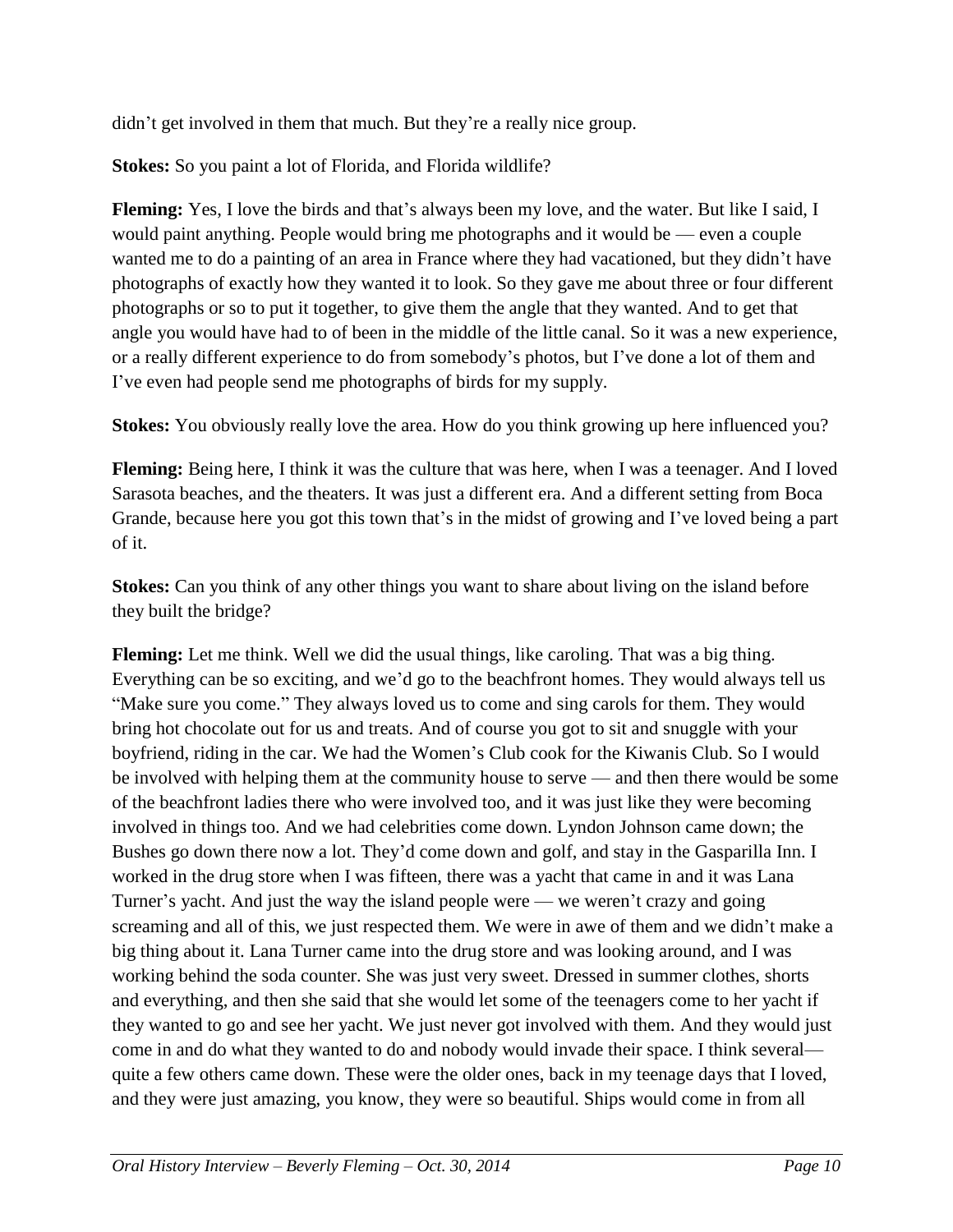over the world, because Boca Grande has one of the deepest harbors in the world for the ships to come in. And I think they used to go into Tampa, but then they built a railroad down and they had big huge bins that they brought phosphate from where they mined in the middle of the state. There was a conveyor belt that this phosphate would be put on, and it would be carried out to the ships way out. There was a long dock, and the ships could dock there. That was exciting to see the ships come in.

The long dock turned out to be a big fishing extravaganza when the tide was just right, and they let the people on the dock at that time to go out and fish.

So word would get out that the shrimp was running and that the fishing was good. So everybody ran down to the dock, took their buckets and nets, or fishing pole rods, or whatever. And that place would be covered with everybody fishing. We would catch a lot of shrimp, we'd scoop them up in the nets take them home, fix them fresh. A lot of fish were caught. It was a lot of fun, because you had all these island people out on this dock. Then we used to go clamming out in the bay, and dig up clams. We'd go scalloping. The clams, my aunt would come down, and she would make clam chowder for us. Big bowls, pots of clam chowder, and visit. A lot of good things. It was just good clean fun. We might get bored sometimes, but very seldom. There was always something to do. Go roller-skating, or go swimming anytime you wanted. The same here in Sarasota, when I came up for the summer, we were just free to roam around and go to Smack's and meet the boys, and it was fun.

**Stokes:** It sounds so fun, growing up on the island. It just seems like such a different kind of existence.

Fleming: Oh, it was. It's another world. You know, when I was real, real young, the Second World War was going on and my brothers went over to Europe to fight, and so that was in my childhood. But you weren't — and then we didn't get television until the '50s. We heard all the terrible news, but we couldn't really grasp how horrible it really was. Not until we grew up and experienced things in other towns that we lived in, that we realized we were so isolated there. In the Ringling Hotel — and this is when I was on the island so my cousins told me about this, that lived in Arcadia, they were a couple of girls — that Arcadia had a field that pilots used to train in Venice and Arcadia so my cousins started dating these guys and they'd bring them down to the island and we'd go out in the backyard and make homemade ice-cream, or just something fun, and go swimming. But here in Sarasota, I remember my cousin telling me about Ringling Hotel. It's been taken down and it's no longer there. But at that time they had dances for the soldiers. [Phone rings]…They had dances at that hotel for the servicemen and the young people. Of course I wasn't that age. But it was just so neat to think, that old hotel that had so many wonderful things going on. It just wasn't taken care of and it was eventually taken down. But the war had a big effect on this area up here, but down there we just weren't connected with… [Phone rings].